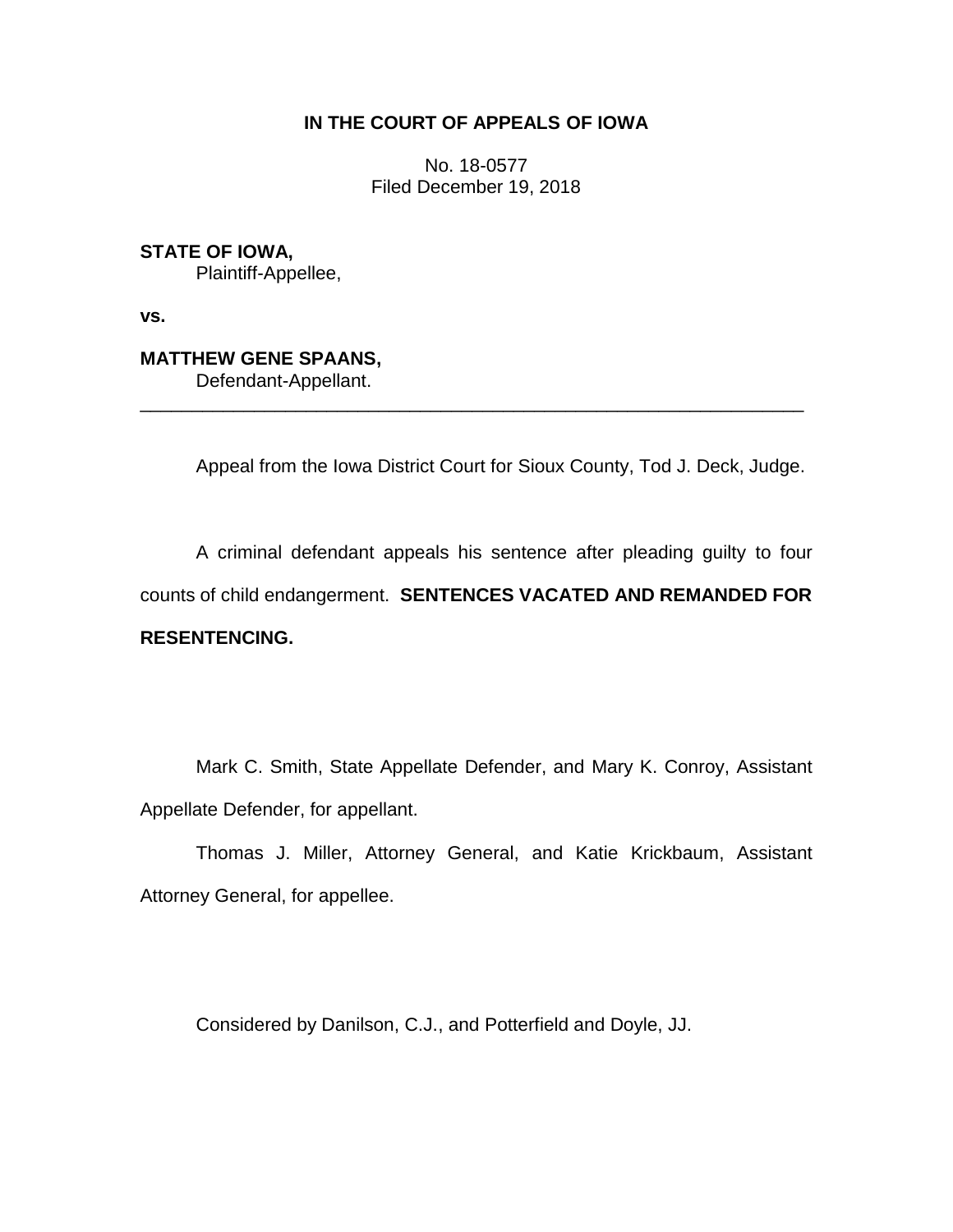### **DANILSON, Chief Judge.**

Matthew Spaans appeals his sentence after pleading guilty to four counts of child endangerment. He contends he received ineffective assistance of counsel when his plea counsel failed to object to the State's alleged breach of the plea agreement. He also contends the district court considered improper factors during sentencing. Spaans lastly challenges a portion of the sentencing order related to appellate attorney fees. We conclude an improper sentencing factor was considered, and accordingly, we vacate the defendant's sentences and remand for resentencing.

### **I. Background Facts and Proceedings.**

On February 27, 2017, Spaans was charged with seven counts of child endangerment and seven counts of assault causing bodily injury or mental illness. The State amended the trial information multiple times, and the number and nature of charges against Spaans increased. Ultimately, Spaans reached an agreement to plead guilty to four counts of child endangerment, in violation of Iowa Code sections 726.6(1)(a), (c) and 726.6(7) (2017). Section 726.6(1)(b) was also cited in the trial information, but there were no averments in the trial information supporting a violation of this alternative.

On February 20, 2018, Spaans filed a written guilty plea, and the parties filed a written plea agreement. The written guilty plea did not list the code provisions to which Spaans was pleading guilty, nor did it go into detail of the factual basis for his guilty plea. However, the written plea agreement did recite the language used in code provisions. The written plea agreement simply stated, "As a parent, guardian, or person having custody or control over a child under the age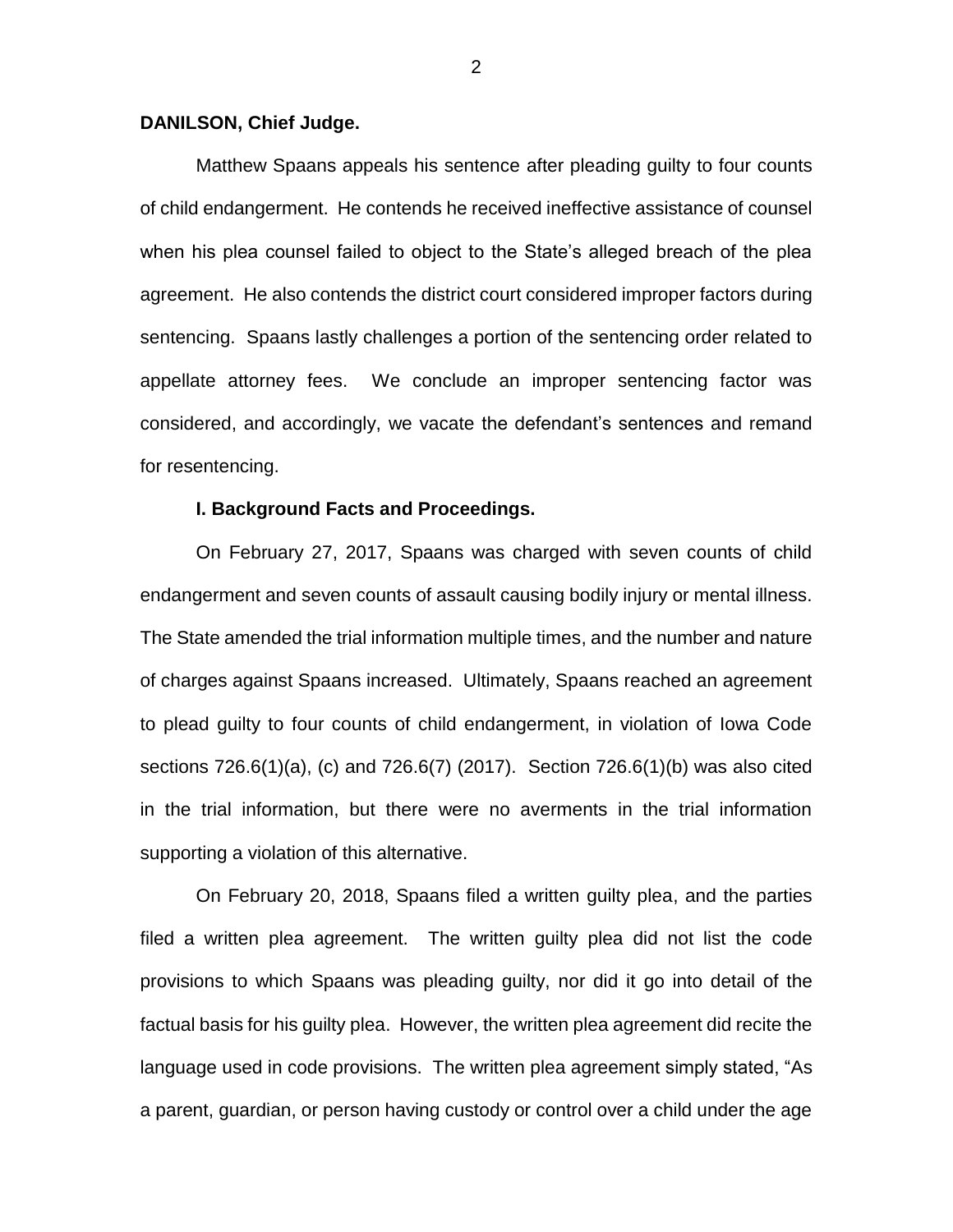of [fourteen], I did knowingly act in a manner that created a substantial risk to a child's physical, mental, or emotional health or safety."

In his written guilty plea, Spaans agreed "that the court may review and rely upon the minutes of testimony as additional factual support for my guilty plea." However, during the plea colloquy, the court inquired concerning the use of the minutes of testimony, and Spaans's counsel clarified the court could not consider the allegations in the minutes of testimony concerning any physical injuries to the children, as the pleas did not encompass that element.

The parties agreed each would make their own sentencing recommendations. The State would recommend "a total indeterminate term not to exceed four (4) years; or in the alternative, a jail term to be determined by the court" and a suspended fine. Prior to sentencing, the State filed a sentencing memorandum, which included the facts the State thought supported the guilty plea and included photographs showing the children victims' injuries. Both children filed victim impact statements.

At the April 2, 2018 sentencing hearing, the court asked the State to summarize the parties' agreement. Spaans and his counsel agreed they had the same understanding of the parties' plea agreement as the State's summary. The terms recited were consistent with the written plea agreement. Spaans was asked whether he objected to the State's most recent amendment to the trial information—which was made to match the code sections to the plea agreement and correct an incorrect date range—and Spaans's counsel answered "no."

During the hearing, the State argued the following in support of its recommended sentence:

3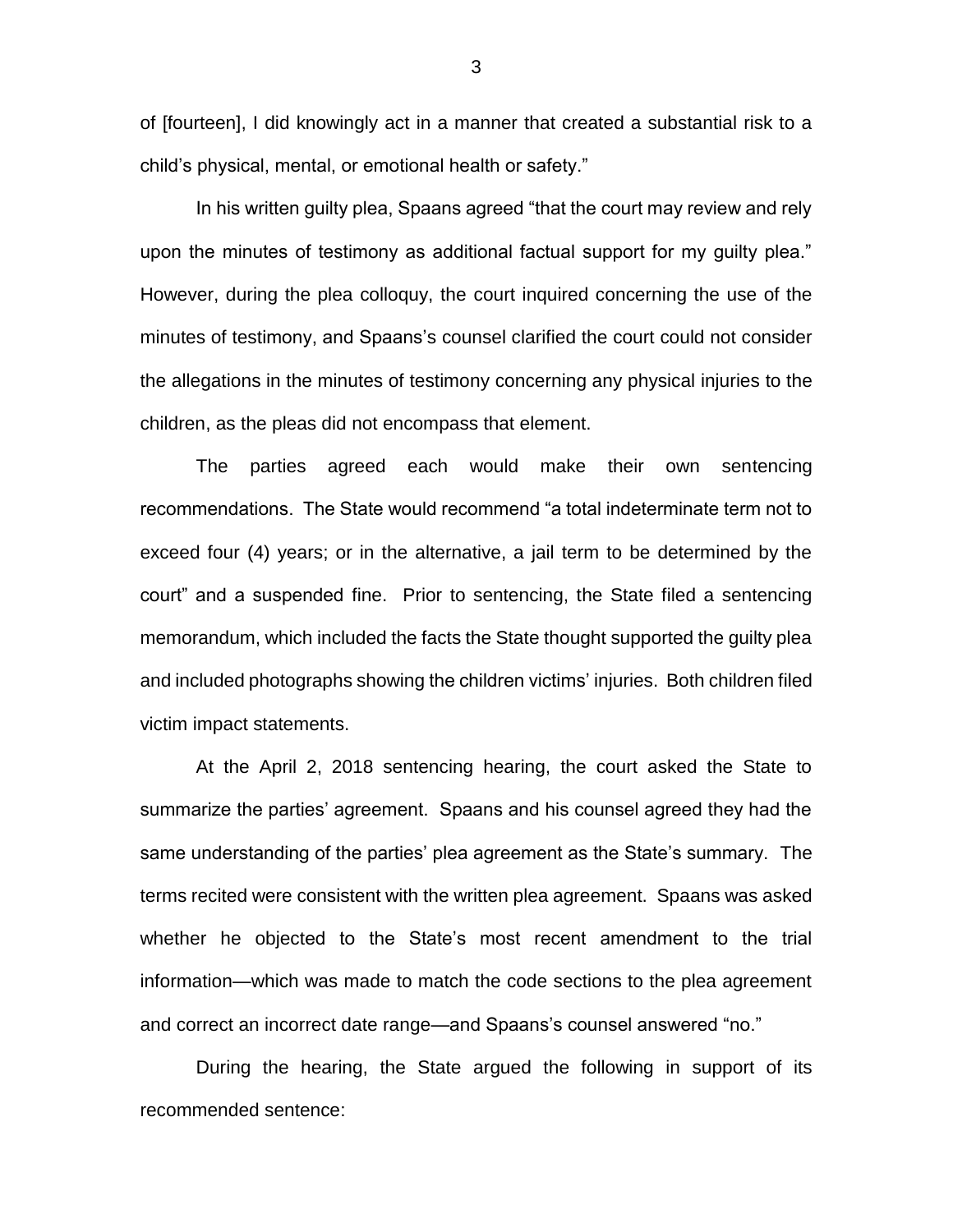I would just note that there were multiple instances of physical abuse that occurred over a period of 2.5 years, so the nature of the offense is ongoing. The children received injuries. The children were then told fabricated narratives to explain those injuries to very suspicious school staff and social workers. And, lastly, that there were multiple victims in this matter.

The State also emphasized Spaans's lack of remorse. Spaans entered several exhibits, including a progress report concerning his mental health counseling, letters of support, and a certificate of completion of anger management training. Spaans requested deferred judgments.

The district court accepted Spaans's guilty plea and sentenced him in accordance with the State's recommendation. Spaans appeals.

### **II. Scope and Standard of Review.**

We review plea and sentencing issues for correction of legal error. *See*  Iowa R. App. P. 6.907; *State v. Valin*, 724 N.W.2d 440, 444 (Iowa 2006). "[T]he decision of the district court to impose a particular sentence within the statutory limits is cloaked with a strong presumption in its favor, and will only be overturned for an abuse of discretion or the consideration of inappropriate matters." *State v. Formaro*, 638 N.W.2d 720, 724 (Iowa 2002).

## **III. Discussion.**

We choose to first address Spaans's contention that the district court relied on improper factors in rendering his sentence. Specifically, Spaans asserts the court should not have considered that Spaans caused injuries to the children, the photographs of the children's injuries, or that Spaans had forced or coerced the children into lying about the abuse.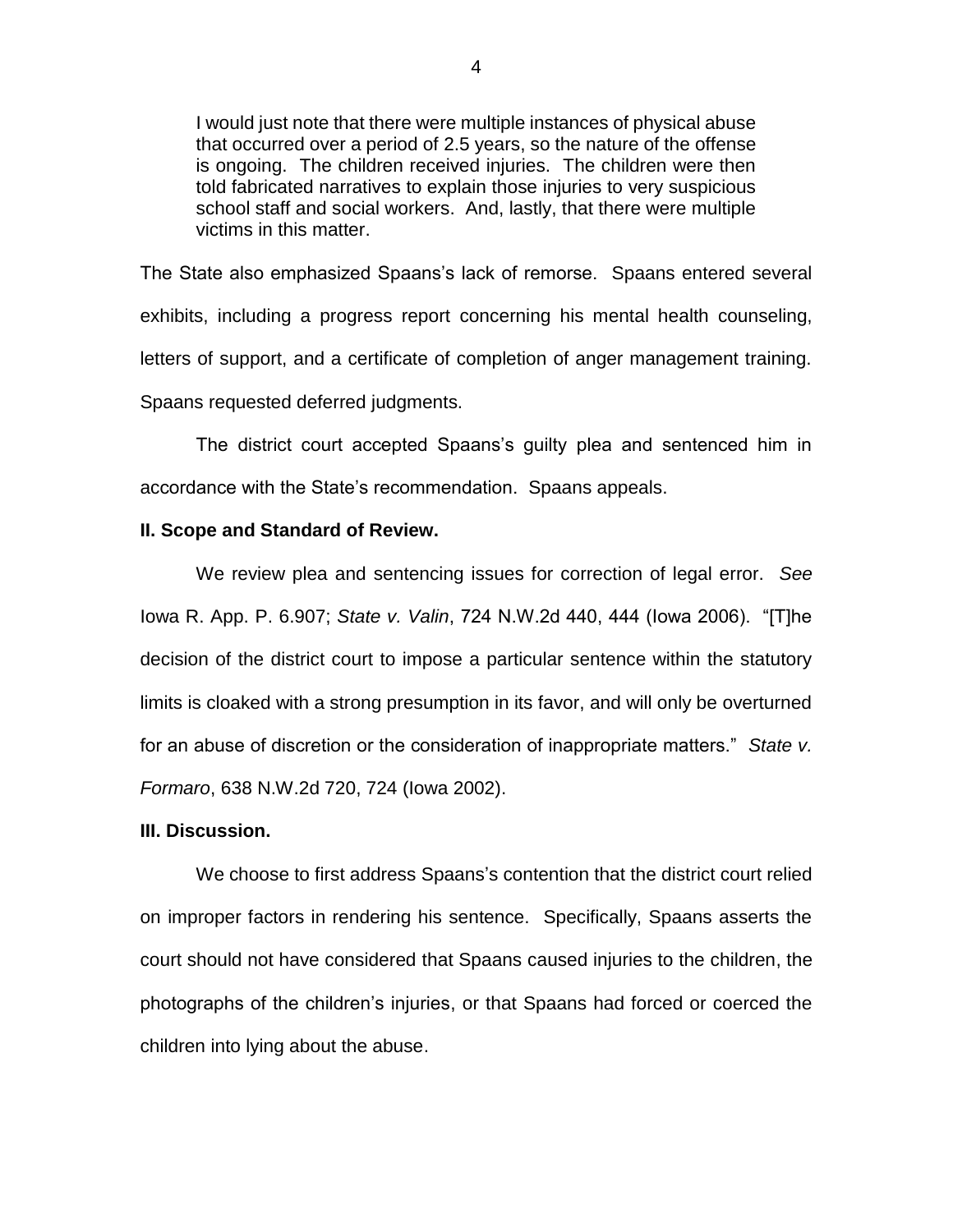We will not vacate a sentence on appeal "unless the defendant demonstrates an abuse of trial court discretion or a defect in the sentencing procedure such as the trial court's consideration of impermissible factors." *State v. Witham*, 583 N.W.2d 677, 678 (Iowa 1998). The fact that the court is merely aware of an alleged improper factor is not sufficient to overcome the presumption the court properly exercised its discretion. *State v. Ashley*, 462 N.W.2d 279, 282– 83 (Iowa 1990). In order to overcome the presumption the court properly exercised its discretion, there must be an affirmative showing the court relied on the improper factors. *See State v. Jose*, 636 N.W.2d 38, 41 (Iowa 2001).

However, "[i]f a court in determining a sentence uses any improper consideration, resentencing of the defendant is required," even if it was "merely a 'secondary consideration.'" *State v. Grandberry*, 619 N.W.2d 399, 401 (Iowa 2000) (quoting *State v. Messer*, 306 N.W.2d 731, 733 (Iowa 1981)). Information contained in the minutes of testimony is not a permissible sentencing consideration if unproved. *State v. Lovell*, 857 N.W.2d 241, 243 (Iowa 2014). "The sentencing court should only consider those facts contained in the minutes [of testimony] that are admitted to or otherwise established as true." *State v. Black*, 324 N.W.2d 313, 316 (Iowa 1982); *see also State v. Gonzalez*, 582 N.W.2d 515, 517 (Iowa 1998) ("Where portions of the minutes [of testimony] are not necessary to establish a factual basis for a plea, they are deemed denied by the defendant and are otherwise unproved and a sentencing court cannot consider or rely on them.").

The information contained in the State's sentencing memorandum, including the photographs, were also contained within the minutes of testimony. Here, the task of determining which portions of the minutes of testimony are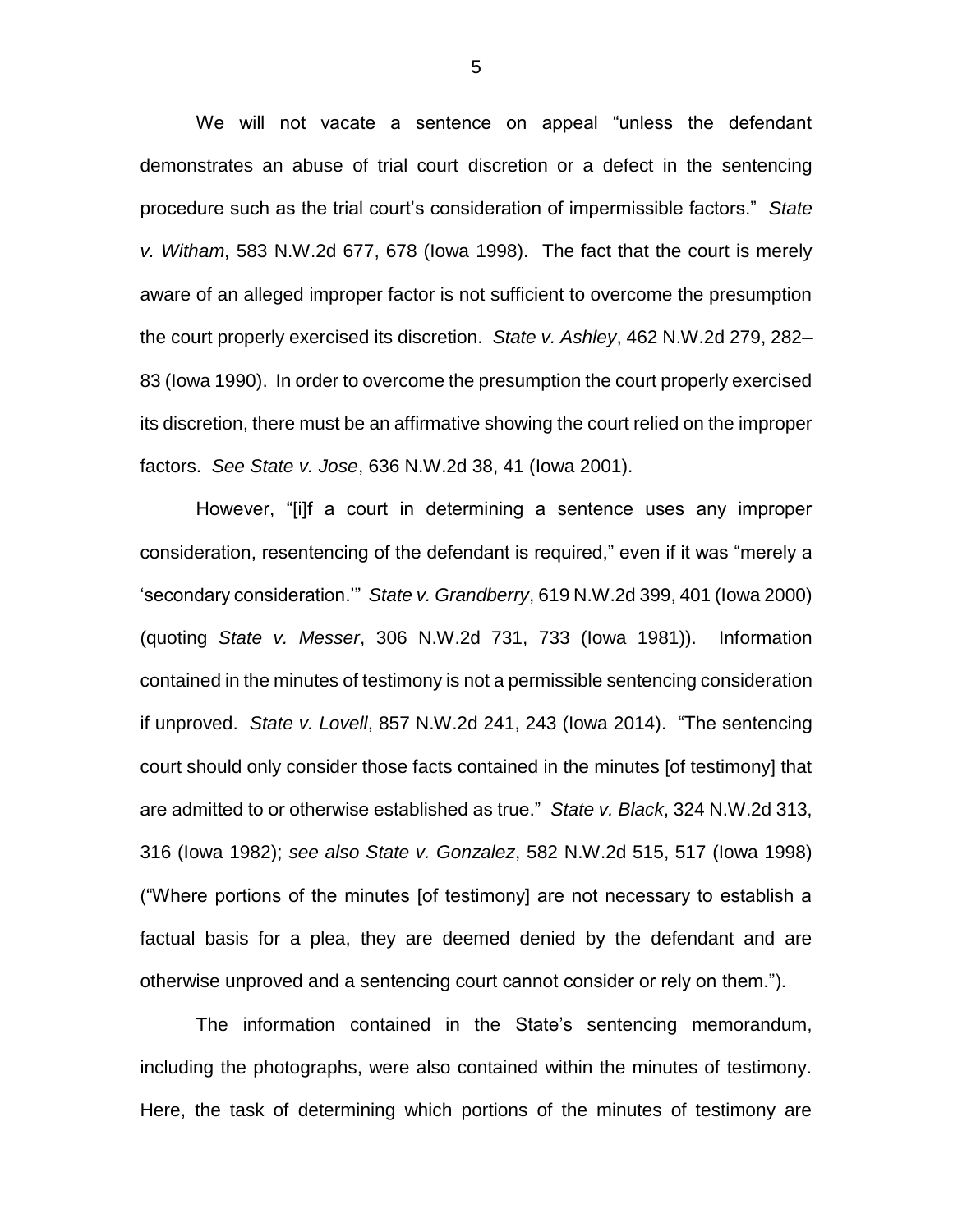necessary to establish a factual basis for the plea is complicated somewhat by the lack of details contained within the written guilty plea. Spaans agreed in his written plea that the court could review and rely upon the minutes of testimony as additional factual support for his guilty plea, but the only factual admissions in the plea itself were that Spaans had custody or control of a child under the age of fourteen and "knowingly act[ed] in a manner that created a substantial risk to a child's physical, mental, or emotional health or safety"—the plea does not explain *how* Spaans acted in such a manner.

During the sentencing hearing, the court asked Spaans's counsel to clarify what information it could consider from the minutes of testimony, and counsel responded, "[The parents] are not pleading guilty to inflicting bodily injuries on the kids." Spaans's counsel added,

The court cannot rely on the allegations of the definition of bodily injury. It's child endangerment. That is what the court should focus on, and that is why I provided this so that the court can see the context, okay? What they are pleading guilty to is child endangerment, but not all of these allegations of infliction of bodily injury.

After argument and allocution, the court took a short recess, and upon

reconvening the court said the following:

The court is a little conflicted about what sentences to enter in this case, and the reason for that is because of sort of the dichotomy between everything that's contained in the minutes of testimony as to what happened to these children and the relative leniency, so to speak, of the charges to which the actual pleas of guilty have been made in this case. The court can only sentence you for what you've been convicted of.

The court has considered the vulnerability of the victims in this case, has considered the ongoing nature of the allegations, the fact that there were multiple victims and multiple offenses, the fact that there was apparently some attempt, ongoing, to cover up what was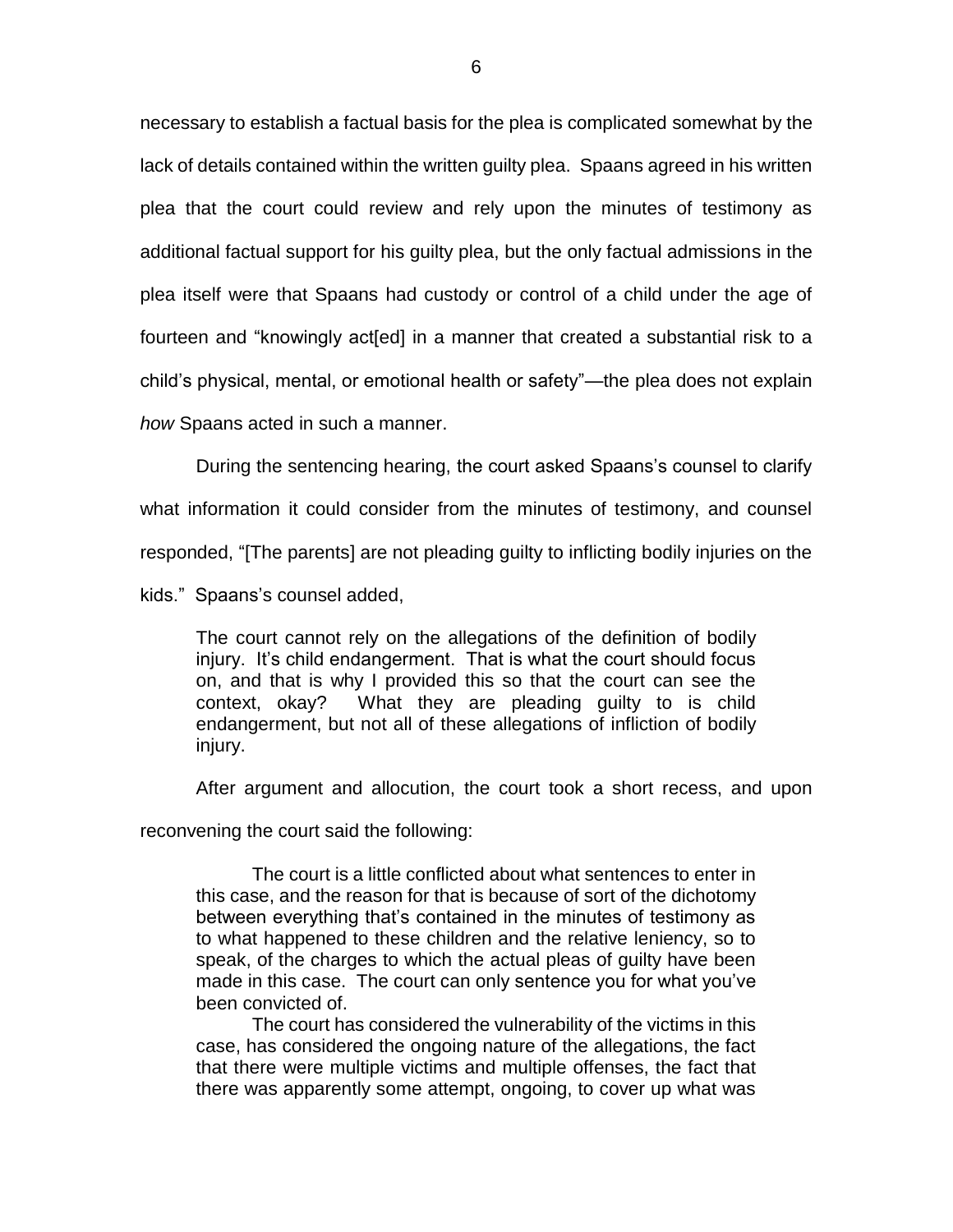happening, and that the parties took part in that and also involved these children in that behavior. That's very concerning.

. . . . As the court stated, in addition to the other factors, the court will describe specifically as it relates to consecutive sentences, the court has considered the vulnerability of the victims, the fact that there are multiple victims and multiple offenses over an ongoing period of time, and that to some extent the victims themselves were made accomplices to the crimes of which they were the victims. The court finds that particularly concerning.

During the imposition of the sentence upon Spaans, the court also said the

following:

Mr. Spaans, in looking at the photographs in the State's sentencing memorandum and considering the information in the minutes of testimony that you told me I could when you signed your written plea of guilty and waiver of rights, I can't see any reason to suspend your sentence. And if any of those injuries were caused [by] your hand, the sentence should have been more severe.

To determine if an improper sentencing factor was considered, we must

determine what valid pleas were accepted. Section 726.6(a), (b), and (c) provide

three alternative ways to commit child endangerment, an aggravated

misdemeanor. Iowa Code 726.6(1) defines these alternatives as follows:

(1) A person who is the parent, guardian, or person having custody or control over a child or a minor under the age of eighteen with a mental or physical disability, or a person who is a member of the household in which a child or such a minor resides, commits child endangerment when the person does any of the following:

(a) Knowingly acts in a manner that creates a substantial risk to a child or minor's physical, mental or emotional health or safety.

(b) By an intentional act or series of intentional acts, uses unreasonable force, torture or cruelty that results in bodily injury, or that is intended to cause serious injury.

(c) By an intentional act or series of intentional acts, evidences unreasonable force, torture or cruelty which causes substantial mental or emotional harm to a child or minor.

Here, Spaans's counsel clearly indicated Spaans was not entering a plea

of guilty involving the allegation that he inflicted bodily injuries to the children. As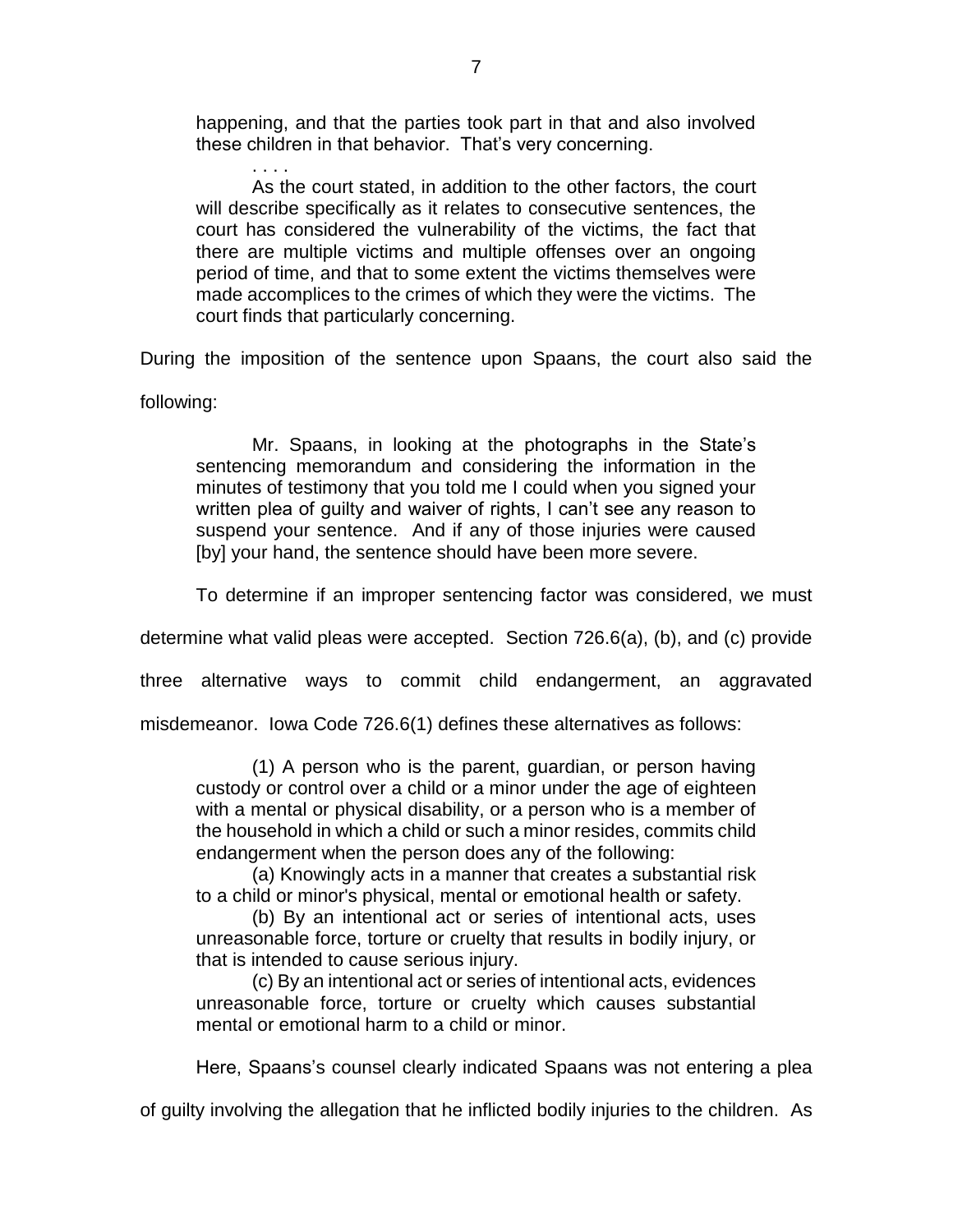previously noted, the written guilty plea did not refer to the specific code sections to which Spaans was pleading guilty—it references only Counts I, II, III, and IV of the trial information and refers to the charges as aggravated misdemeanors. Here lies the difficulty. Originally, Spaans was charged with seven counts of child endangerment, all class "D" felonies, along with seven counts of an aggravatedmisdemeanor assault. On February 20, 2018, a motion to amend the trial information was filed to charge only four counts of child endangerment, all aggravated misdemeanors, citing only two of the three alternatives, section 726.6(1)(a) and (c). On the same date, Spaans filed his written guilty plea and the written plea agreement was also filed. However, in the written plea agreement there was again a reference to the alternative recited in section 726.6(1)(b).

During the plea colloquy there was no mention of the statutes or alternatives by the State or Spaans's counsel, except defense counsel's statement that Spaans was not pleading guilty to the alternative concerning bodily injury. Subsequently, and a few days before the hearing accepting the pleas and imposing sentences, the State filed another motion to amend, and the motion stated in part, "Such amendment matches code sections contained within the Plea Agreement and corrects an incorrect date range previously listed in Count IV on the Amended Information filed on February 20, 2018." This motion was granted without resistance during the plea colloquy. However, each of the four counts only avers acts that would constitute child endangerment under the first and third alternatives under section 726.6(1)(a) and (c) and does not assert any allegations that would constitute a violation of section 726.6(1)(b).

8